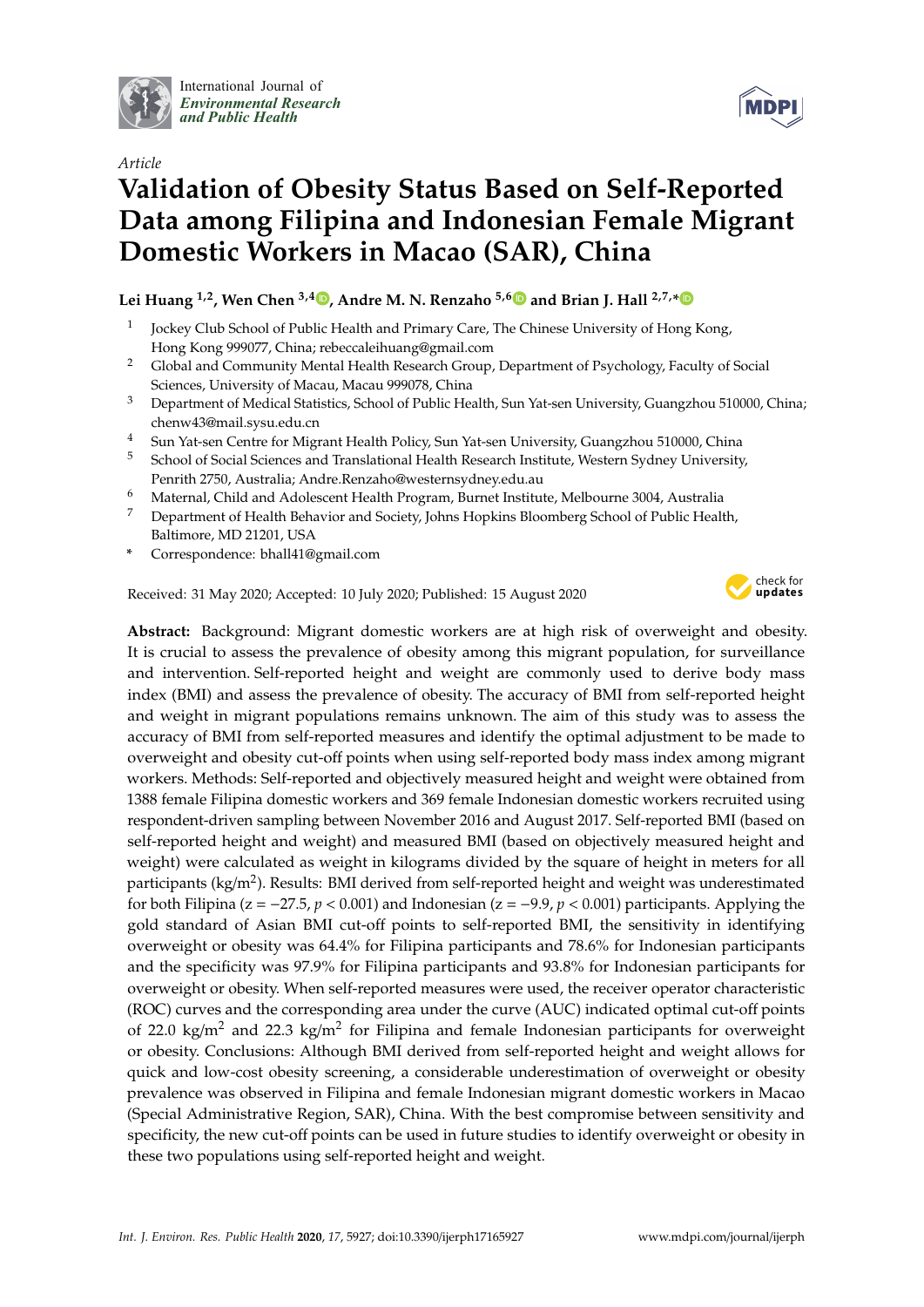**Keywords:** body mass index; height; weight; self-report; cut-off; migrant workers

#### **1. Introduction**

Overweight and obesity have become pandemic [\[1](#page-10-0)[,2\]](#page-10-1). The global prevalence for overweight and obesity among adults reached 39% and 13%, respectively, in 2016, indicating that more than 1.9 billion adults were overweight or obese throughout the world [\[3\]](#page-10-2). Over the past decades, the prevalence of overweight and obesity among adults has been rising in both low-income and high-income countries [\[4\]](#page-10-3). While the rate of increase has slowed down in most high-income countries, it remains high in lowand middle-income countries, which implies a shift in overweight and obesity risk by region [\[4,](#page-10-3)[5\]](#page-10-4). Although overweight and obesity have long been more prevalent in high-income countries, the latest estimates show that nearly two-thirds of the world's obese individuals live in low- and middle-income countries [\[4\]](#page-10-3). As a growing problem in many low- and middle-income countries, overweight and obesity require public health action.

Overweight and obesity are important risk factors for cardiovascular diseases, diabetes, and cancer  $[6-8]$  $[6-8]$ . The disease burden related to overweight and obesity has been increasing in the past decades [\[9\]](#page-10-7). The global burden of disease reveals that a high body mass index (BMI) accounted for 4.0 million fatalities globally, and over 60% of deaths occurred among obese individuals [\[9\]](#page-10-7). Asian transnational migrant populations tend to have a higher prevalence of overweight and obesity compared with native populations [\[10](#page-10-8)[–13\]](#page-10-9). A systematic review on the prevalence of obesity among migrant Asian Indians identified an average of 0.36 higher BMI values for migrant Asian Indian population when compared with other migrants and the native populations [\[10\]](#page-10-8). A high prevalence of overweight and obesity was also observed among South Asian migrant workers in the Middle East, with 30% to 66% for overweight and 17% to 80% for obesity [\[13\]](#page-10-9). The high prevalence of overweight and obesity also contributes to the high morbidity [\[14,](#page-10-10)[15\]](#page-10-11) of cardiovascular diseases in Asian transnational migrant populations. However, these studies were all conducted among migrant populations from South Asia, particularly from India. The prevalence of overweight and obesity, as well as the associated cardiovascular risk, remains largely under investigated among transnational migrant populations from Southeast Asia, which is another subregion of Asia with a long history of transnational migration [\[16\]](#page-10-12). According to the International Labour Migration Statistics (ILMS), there are over 18.8 million Southeast Asian migrants worldwide [\[17\]](#page-10-13). Assessing the prevalence of overweight and obesity among Southeast Asian migrant populations is a crucial step for future actions on global migrant health.

Overweight and obesity among migrant workers have additional public health impacts in both the host region and the home region. The early onset of obesity is associated with poor physical functioning at an older age [\[18\]](#page-10-14). The risk of many cardiovascular diseases also increases substantially at an older age [\[19\]](#page-10-15). As obesity has long-term health consequences throughout the life course, migrant populations, particularly migrant workers, may develop obesity in the host region during the migration process and suffer from the negative consequences of obesity when they return to their home region at an older age. Their home region, therefore, may face great public health challenges in dealing with the increasing burden of disease associated with obesity, overwhelming available public health resources.

Although having a high risk of overweight and obesity, migrant workers have fewer resources to deal with the negative consequences of overweight and obesity owing to time and financial constraints [\[20\]](#page-10-16). They tend to have limited access to the healthcare system, and are likely to be excluded from obesity surveillance in both the host region and in their home region [\[20\]](#page-10-16). Given a low education level and limited access to health information, they may not be aware of their obesity status and the negative consequences of obesity, which further increases their risk of becoming overweight and obese [\[21,](#page-10-17)[22\]](#page-10-18). This emphasizes the need for preventive programs, including screening and preventative interventions for obesity, within this population. Raising awareness of their obesity status is a key first step for obesity intervention programs targeting migrant populations. Therefore, it is necessary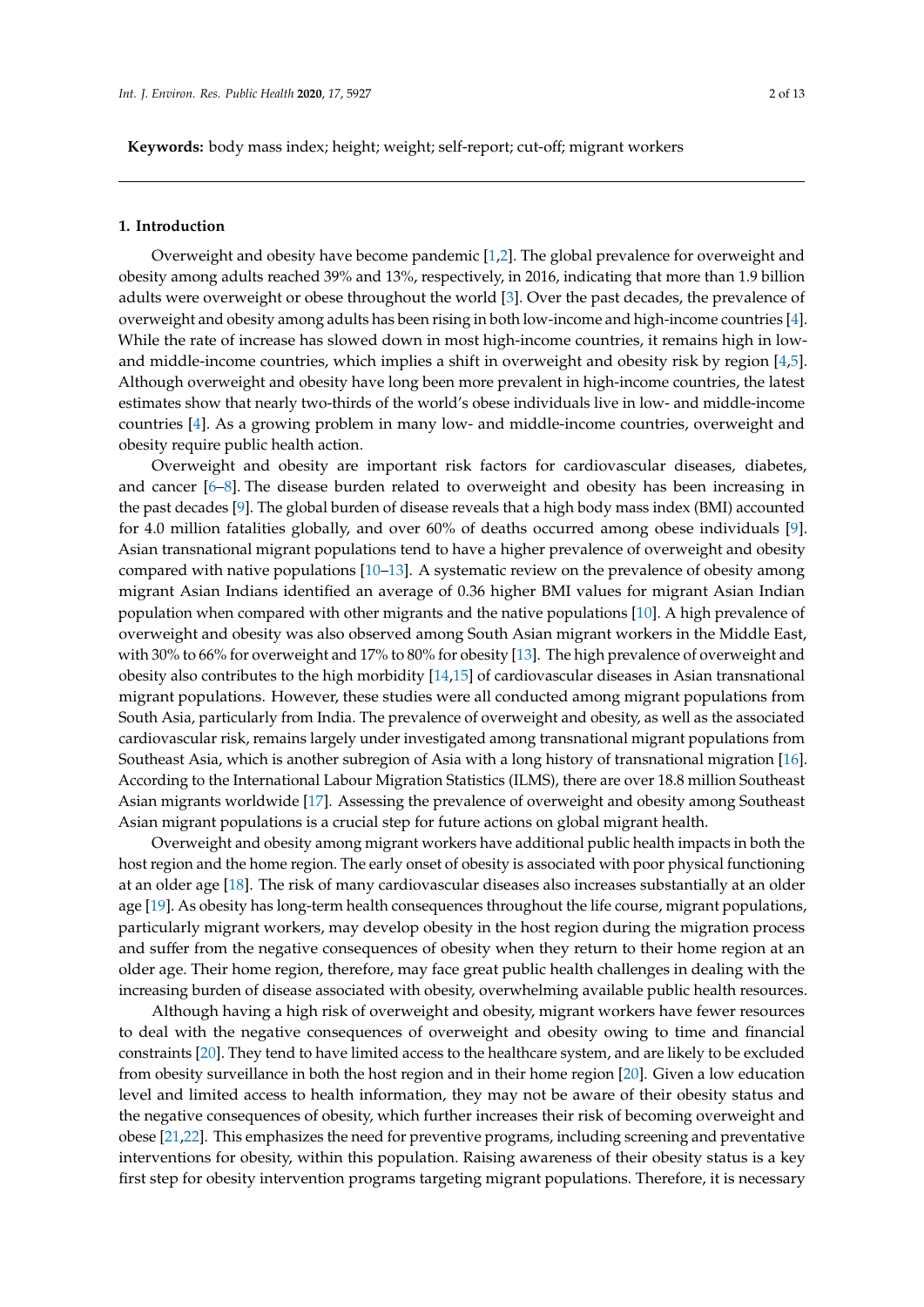to assess the prevalence of overweight and obesity among migrant workers, for surveillance and intervention purposes.

Body mass index (BMI), defined as weight in kilograms divided by the square of height in meters, has been widely used as an indicator for overweight and obesity. In order to better identify high risk populations and facilitate intervention, the World Health Organization [\[23\]](#page-11-0) proposed a set of general cut-off points for BMI, which classifies people into five groups: underweight (<18.5 kg/m<sup>2</sup>), normal weight (18.5–24.9 kg/m<sup>2</sup>), overweight (25–29.9 kg/m<sup>2</sup>), obese stage I (30–34.9 kg/m<sup>2</sup>), and obese stage II ( $\geq$ 35 kg/m<sup>2</sup>). However, with the same value of BMI, Asian populations tend to have a higher body fat percentage and more abdominal fat compared with Western populations, and both high body fat percentage and more abdominal fat are associated with higher risk for type 2 diabetes and cardiovascular diseases [\[24\]](#page-11-1). Therefore, the use of general cut-off points for BMI may underestimate the magnitude of obesity-attributable disease burden in Asian populations, which impairs the allocation of health resources in Asian countries. To address this concern, the WHO Western Pacific Regional Office (WPRO) proposed a different set of BMI for Asian populations, which lowered the cut-off points for overweight and obesity (overweight—23–24.9 kg/m<sup>2</sup>; obese stage I—25–29.9 kg/m<sup>2</sup>; obese stage II—≥30 kg/m<sup>2</sup>) [\[25\]](#page-11-2). A study comparing Asians and Caucasians on mortality risk for being overweight found that, for Asians, significant mortality risks started at BMI ≥25.0 kg/m<sup>2</sup>, instead of BMI ≥30.0 kg/m<sup>2</sup>, which further supports the use of WPRO standards for BMI categories in Asian populations [\[26\]](#page-11-3). These findings are generalizable to Asian migrant populations who share the same genetic compositions with non-migrant Asian populations, suggesting that WPRO standards for BMI categories should be applied when assessing the prevalence of overweight and obesity among migrant workers.

Self-reported data on height and weight have been commonly collected in epidemiological studies [\[27](#page-11-4)[–30\]](#page-11-5). Compared with objective measures, self-reported measures are easier to obtain and at a lower cost, but are prone to reporting bias. A systematic review of 64 studies on adult various populations suggests that height is generally over-reported and weight is generally under-reported [\[31\]](#page-11-6). The reporting discrepancy introduces bias to BMI measurement, which further results in underestimated weight status and obesity prevalence [\[32\]](#page-11-7). In addition, the reporting discrepancy also introduces bias into the association between obesity and other health outcomes. Previous studies suggested that the association between obesity and health conditions might be overestimated when self-reported BMI was used [\[33\]](#page-11-8). The use of self-reported BMI might also bias the association between BMI and mortality rates [\[34\]](#page-11-9).

There are two main possible factors contributing to the reporting discrepancy. On the one hand, in certain cultural contexts, the reporting discrepancy may reflect social desirability associated with ideal body image [\[35\]](#page-11-10). However, research on the accuracy of self-reported weight, height, and BMI has been conducted primarily among Western populations in high-income countries [\[31\]](#page-11-6). The ideal body image and the associated level of body dissatisfaction in these countries may be very different from those in Asian countries [\[36](#page-11-11)[,37\]](#page-11-12). The results from the first International Body Project (IBP-I) showed that participants from Southeast Asians preferred higher body weight for females compared with participants in North America and East Asia [\[37\]](#page-11-12). For body dissatisfaction, females in Southeast Asia displayed less body dissatisfaction than females in South America and North America [\[37\]](#page-11-12). The influence of social desirability on reporting discrepancy may vary for females from Southeast Asia countries, and the accuracy of self-reported measures in Western populations may not be applicable to this population. On the other hand, the accuracy of self-reported measures may provide insights into the degree to which individuals pay attention to their weight status. A huge reporting discrepancy may indicate limited effort or awareness of self-monitoring on weight status [\[38,](#page-11-13)[39\]](#page-11-14), which implies a gap between self-perceived health status and actual health status. While being vulnerable to poor health outcomes, migrant workers tend to have low level of health awareness and neglect the negative consequences of poor health outcomes [\[40](#page-11-15)[,41\]](#page-11-16).

Examining the accuracy of self-reported height, weight, and BMI in migrant workers provides evidence on both their self-perceived weight status and actual weight status, which facilitates future public health actions. However, most of the existing evidence on the accuracy of self-reported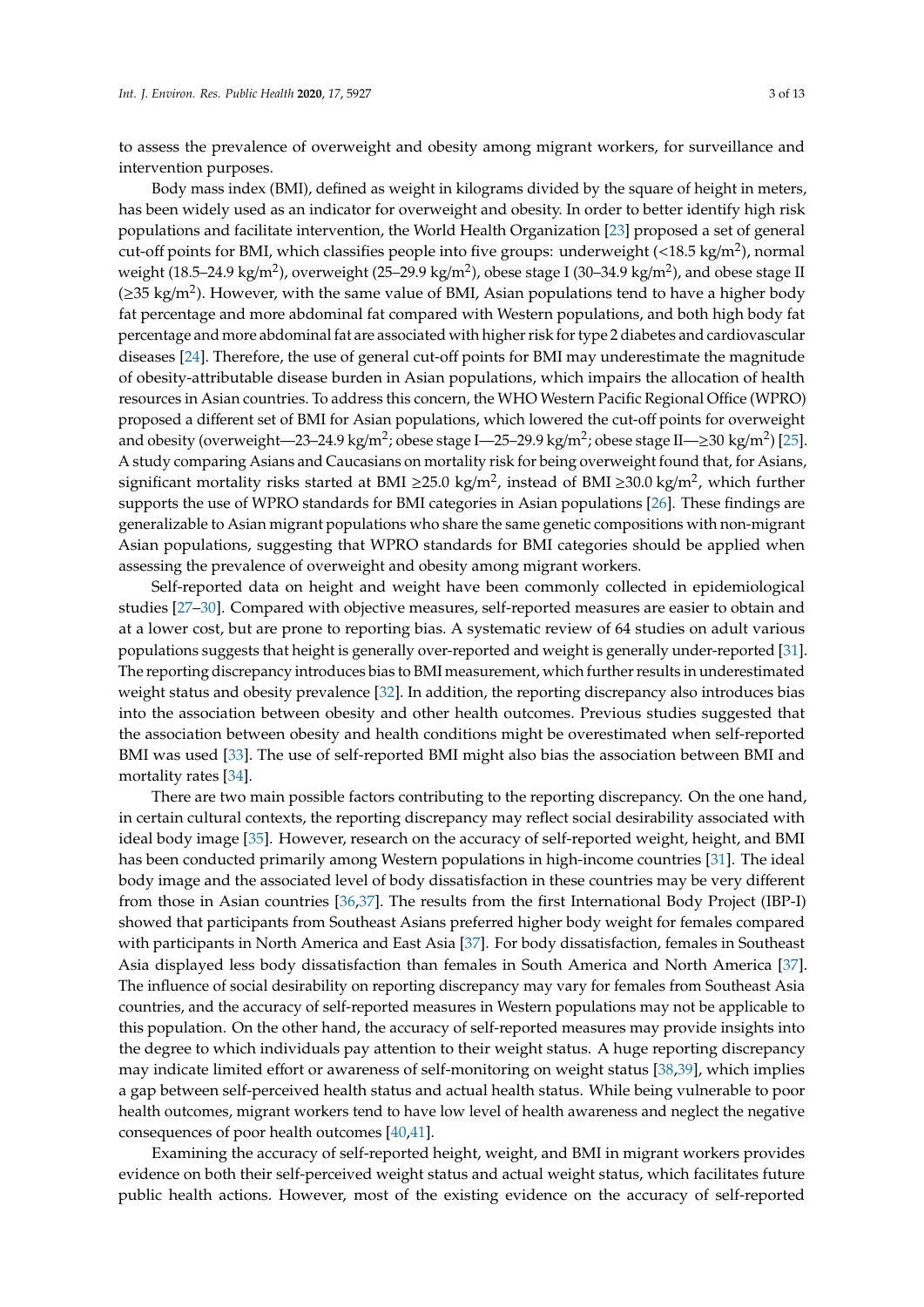measures was obtained from non-migrant populations. Only one study included a small group from a rural-to-urban migrant population in Peru, among which a significant proportion of underestimation of BMI was identified [\[42\]](#page-11-17). The accuracy of BMI from self-reported height and weight in Southeast Asian migrant populations remains unknown. It is important to assess the accuracy of BMI from self-reported height weight, especially in this population with a high risk of overweight and obesity and low level of health awareness.

The target populations of this study are female Filipina and Indonesian domestic workers in Macao, a Special Administrative Region (SAR) of China. Domestic workers are one of the largest groups of migrant workers in Macao, but their health status is largely understudied [\[43\]](#page-11-18). By the end of 2018, there were 28,692 female domestic workers in Macao, of which 15,495 were Filipina, and 3721 were Indonesian [\[44\]](#page-12-0). Females are more susceptible to overweight and obesity compared with males [\[45\]](#page-12-1). Leaving their home country and working as migrants may further increase their risk of overweight and obesity. Compared with migrant workers in Macao from other Southeast Asian countries, female Filipinas and Indonesians have the highest overweight and obesity prevalence back in their home countries (female Filipina: 24.7% for overweight, 6.1% for obesity; female Indonesian: 28.1% for overweight, 7.8% for obesity) [\[46\]](#page-12-2). While they are more likely to bring a high overweight and/or obesity prevalence with them, their anthropometric status may remain undocumented after migrating to Macao. To our knowledge, no study has been conducted among these two populations to examine the accuracy of BMI derived from self-reported height and weight. This study has the following aims:

- 1. To evaluate the accuracy of BMI and BMI categories based on self-reported height and weight in these two migrant populations.
- 2. To investigate whether ethnic differences exist between these two populations concerning the discrepancy between self-reported and objective measures.
- 3. Identify improved overweight and obesity cut-off points for BMI derived from self-reported measures for these two populations.

#### **2. Materials and Methods**

#### *2.1. Participants and Study Design*

The Population Research Initiative for Domestic Employees (PRIDE) study is a cohort study that aims to evaluate the overall health status of female migrant domestic workers working and living in Macao (SAR), People's Republic of China. A total of 1388 female Filipina and 369 female Indonesian domestic workers were included in the PRIDE cohort. The inclusion criteria of the PRIDE cohort are as follows: (1) being 18 years old or above; (2) being a female Filipina or Indonesian domestic worker in Macao (SAR); and (3) holding a valid working visa or a residence ID card of the Macao (SAR).

Respondent-driven sampling [\[47\]](#page-12-3) was used to recruit eligible participants for the PRIDE cohort from November 2016 to August 2017. The recruitment was conducted independently in female Filipina and Indonesian community. The recruitment process began with participants who have a large network size in each community as "seeds." The "seeds" were briefed individually by our staff about the purpose and the recruitment process of the study in their native language (Tagalog for Filipina "seeds" and Bahasa Indonesia for Indonesian "seeds"). After the briefing sessions, each of the "seeds" received five uniquely coded coupons to recruit up to five eligible participants in their community. The location and opening hours of the study site were printed on the coupon. When the participants recruited by the "seeds" showed up at the study site, their coupon and working permit (Blue Card) were checked by our research staff to ensure eligibility. Upon completing the baseline study, each of them also received coupons to recruit other eligible participants to the cohort. The recruiter was given 20 MOP (~\$2.50 USD) as remuneration for each successful recruit to the cohort. No repeated participation was allowed in the study. The same recruitment procedure was repeated until the required equilibrium and sample size were obtained [\[48\]](#page-12-4).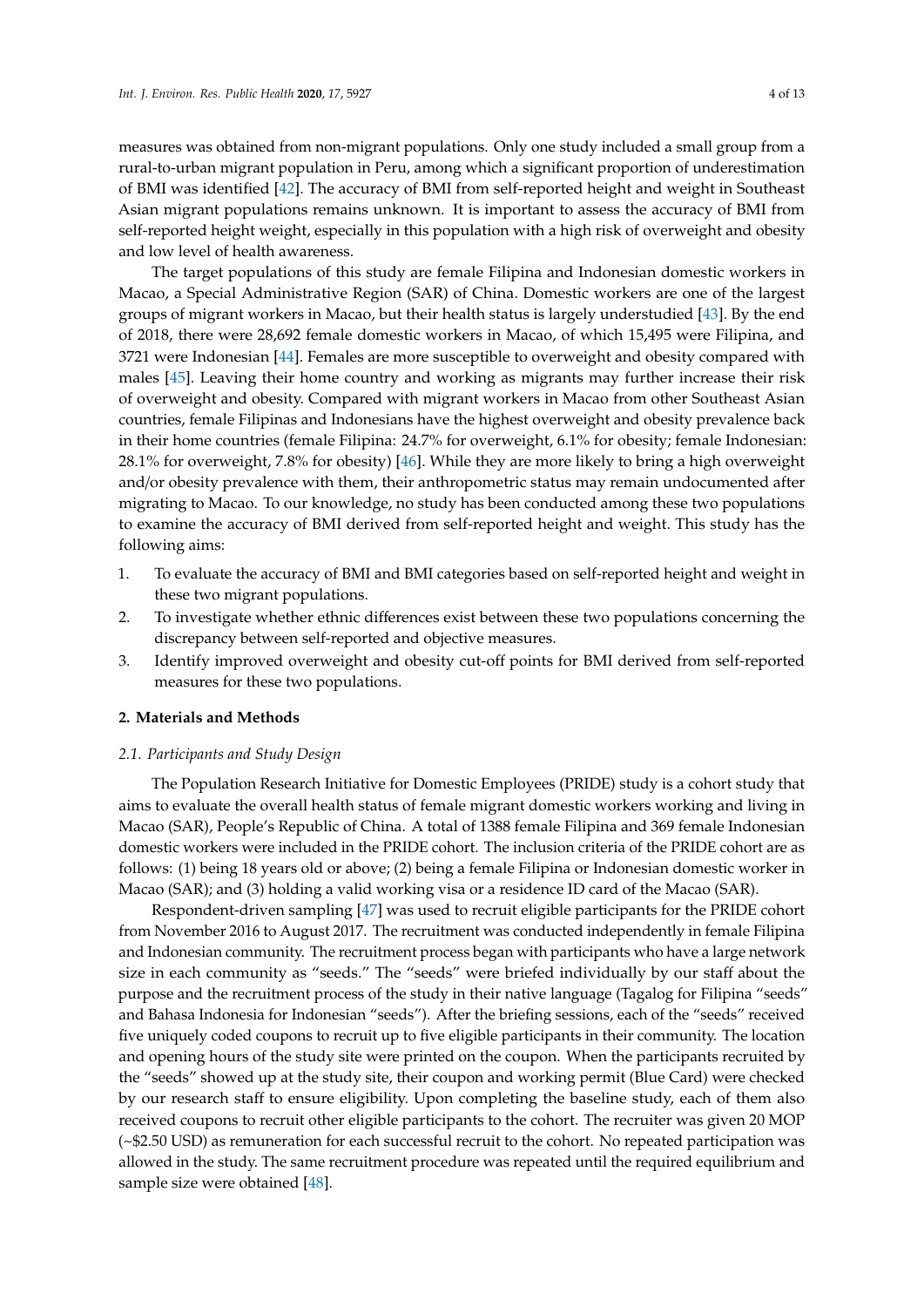The study site was located in a community-based non-governmental organization in Macao (SAR). At least one Tagalog speaker and one Bahasa Indonesia speaker were on duty at the study site and facilitated the data collection. To ensure the quality of data collection, all procedures for data collection were documented, and all research staff were required to follow the documented procedures throughout the data collection period. After providing informed consent, all participants were asked to complete a self-administered survey on tablet devices. The survey was designed to obtain data on demographic characteristics and overall health status, including self-reported height and weight. All he data obtained were saved in a cloud-based system. The data manager was in charge of checking and cleaning the data regularly. Right after the survey, all participants underwent a physical health assessment, in which their height and weight were measured by our trained staff in a private area of the study site. Upon completion, all participants received a brief report on their physical health assessment and 100 MOP (~\$13.00 USD) in cash to remunerate their time and effort.

#### *2.2. Measures*

All participants were asked to report their age and marital status in the survey. The survey was translated into participants' native language (Tagalog for Filipina participants and Bahasa Indonesia for Indonesian participants). All survey items went through forward and backward translation by bilingual staff. Each item was evaluated using think-aloud cognitive interviewing with a small sample representative of the target population to ensure that the item was relevant, non-offensive, and clear.

#### 2.2.1. Self-Reported Height and Weight

All participants were asked to report their height and weight in the self-administered survey at the study site before they went through the physical health assessment. They were asked to provide their height and weight by answering the question "What is your current height?" and "What is your current weight", respectively. They could choose to provide their height and weight in either metric or non-metric units, whichever they were more familiar with. All data were later unified to values in metric units (height in cm, weight in kg) for analysis.

#### 2.2.2. Objectively Measured Height and Weight

The height and weight of all participants were measured by our trained staff at the study site. For accuracy, all participants were asked to wear only light indoor clothes and take off their shoes. The height (cm, to the nearest 0.1 cm) was measured by a scale perpendicular to the ground. The weight (kg, to the nearest 0.1 kg) was measured by a valid weight scale (TBF-300A Body Composition Analyzer; TANITA, Arlington Heights, IL, USA). Each measurement was taken twice without delay in between, and the average of the two measurements was used in the analyses [\[49](#page-12-5)[,50\]](#page-12-6).

#### 2.2.3. Body Mass Index (BMI)

Self-reported BMI (based on self-reported height and weight) and measured BMI (based on objectively measured height and weight) were calculated as weight in kilograms divided by the square of height in meters for all participants. Both self-reported BMI and measured BMI were categorized to BMI groups based on the Western Pacific Region (WPRO) of WHO criteria pertaining to obesity [\[25\]](#page-11-2), which categorizes people into five groups: underweight (<18.5 kg/m<sup>2</sup>), normal weight (18.5–22.9 kg/m<sup>2</sup>), overweight (23–24.9 kg/m<sup>2</sup>), obese stage I (25–29.9 kg/m<sup>2</sup>), and obese stage II  $(≥30 kg/m<sup>2</sup>)$ .

#### *2.3. Analyses Plan*

Statistical analyses were conducted using STATA version 14 (College Station, Texas, TX, USA). The percentage of missing data was less than 3%. Missing data were handled using pairwise deletion. Descriptive statistics were used to characterize female Filipina and female Indonesian participants, respectively. Wilcoxon matched-pairs signed-ranks test was used to assess the reporting discrepancy of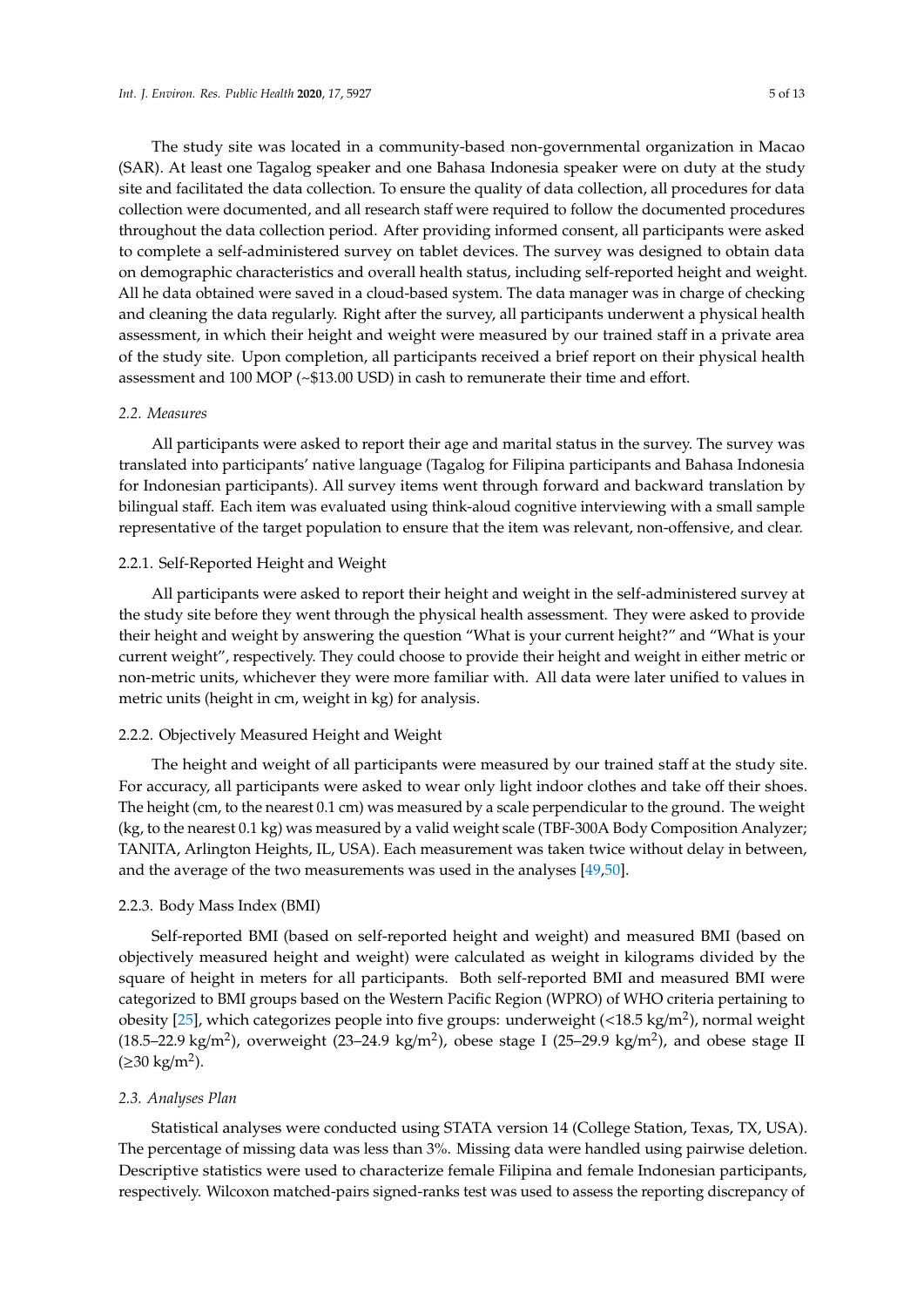height, weight, and BMI. Mann-Whitney U test was used to assess the difference between female Filipina and female Indonesian participants regarding the reporting discrepancy of BMI. Kappa statistics and corresponding 95% confidence interval were calculated to characterize the agreement between BMI categories from self-reported and from measured BMI. Sensitivity, specificity, positive predictive value, and negative predictive value were calculated to evaluate the validity of self-reported BMI on identifying overweight or obesity. The receiver operator characteristic (ROC) curve for identifying overweight or obesity was obtained and the area under the curve (AUC) was calculated. The threshold of self-reported BMI values that maximized the percentage of individual correctly classified as being overweight or obese was determined for female Filipina and Indonesian participants, respectively.

#### **3. Results**

#### *3.1. Participant Characteristics*

Table [1](#page-5-0) presents descriptive statistics for Filipina and Indonesian participants on age, marital status, education level, as well as self-reported and measured height, weight, BMI, and BMI categories. The age of Filipina participants ranged from 18 to 67, with a median age of 41. Most of the Filipina participants were married (44.5%) and had at least one child (78.03%). Half of the them had been working as a domestic worker in Macao for more than 39 months. Their measured height ranged from 136.0 cm to 175.0 cm (mean = 152.9, SD = 5.0), and their measured weight ranged from to 34.4 kg to 93.4 kg (mean = 57.2, SD = 8.4). Their measured BMI ranged from 16.3 kg/m<sup>2</sup> to 37.5 kg/m<sup>2</sup> (mean = 24.5, SD = 3.3). For Indonesian participants, their age ranged from 20 to 70, with a median age of 37. Most of them reported being married (38.0%) and roughly half had at least one child (55.71%). Half of the them had been working as a domestic worker in Macao for more than 48 months. Their measured height ranged from 139.0 cm to 165.0 cm (mean =  $151.8$ , SD =  $5.0$ ), and their measured weight ranged from to 37.0 kg to 89.8 kg (mean = 55.8, SD = 9.91). Their measured BMI ranged from 17.0 kg/m<sup>2</sup> to 36.6 kg/m<sup>2</sup>  $mean = 24.2, SD = 4.0$ .

<span id="page-5-0"></span>

|                                       |     | Filipina ( $n = 1388$ ) | Indonesian ( $n = 369$ ) |      |  |
|---------------------------------------|-----|-------------------------|--------------------------|------|--|
| <b>Characteristics</b>                | N   | $\%$                    | N                        | $\%$ |  |
| Age                                   |     |                         |                          |      |  |
| $18 - 24$                             | 28  | 2.0                     | 8                        | 2.2  |  |
| $25 - 34$                             | 298 | 21.5                    | 118                      | 32.4 |  |
| $35 - 44$                             | 555 | 40.0                    | 172                      | 47.3 |  |
| $45 - 54$                             | 414 | 29.8                    | 61                       | 16.8 |  |
| $55 - 64$                             | 90  | 6.5                     | $\overline{4}$           | 1.1  |  |
| $65 - 74$                             | 3   | 0.2                     | 1                        | 0.3  |  |
| <b>Marital Status</b>                 |     |                         |                          |      |  |
| Single, never married                 | 353 | 25.4                    | 72                       | 19.6 |  |
| Married                               | 617 | 44.5                    | 140                      | 38.0 |  |
| Partnered, but not married            | 99  | 7.1                     | 16                       | 4.4  |  |
| Separated                             | 216 | 15.6                    | 27                       | 7.3  |  |
| Legally separated                     | 9   | 0.7                     | 46                       | 12.5 |  |
| Widowed                               | 94  | 6.8                     | 67                       | 18.2 |  |
| <b>BMI</b> categories (self-reported) |     |                         |                          |      |  |
| Underweight                           | 77  | 5.8                     | 25                       | 7.0  |  |
| Normal                                | 696 | 52.5                    | 168                      | 47.1 |  |
| Overweight                            | 258 | 19.5                    | 65                       | 18.2 |  |
| Obese I                               | 256 | 19.3                    | 72                       | 20.2 |  |
| Obese II                              | 38  | 2.9                     | 27                       | 7.6  |  |
| <b>BMI</b> categories (measured)      |     |                         |                          |      |  |
| Underweight                           | 23  | 1.7                     | 14                       | 3.8  |  |
| Normal                                | 468 | 34.3                    | 150                      | 41.1 |  |
| Overweight                            | 341 | 25.0                    | 70                       | 19.2 |  |
| Obese I                               | 455 | 33.4                    | 100                      | 27.4 |  |
| Obese II                              | 76  | 5.6                     | 31                       | 8.5  |  |

**Table 1.** Participant characteristics.

BMI: body mass index.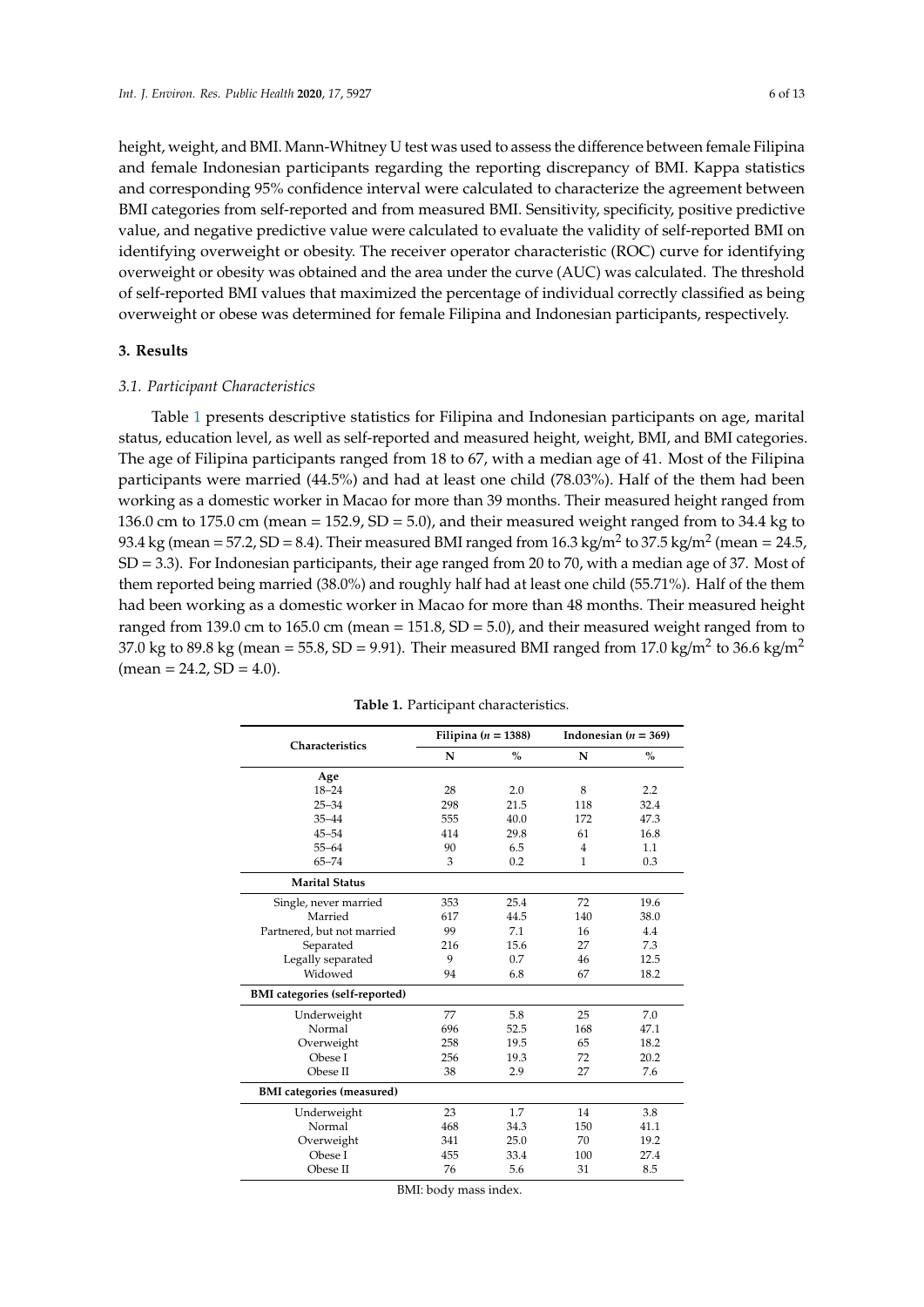#### *3.2. Di*ff*erence between Self-Reported and Measured Height and Weight*

For Filipina participants, self-reported height ranged from 124.5 cm to 175.3 cm (median = 154.9, interquartile range (IQR) = 5.08), and self-reported weight ranged from 21.8 kg to 90.0 kg (median = 55.0, IQR = 10.0). The difference between self-reported and measured height (reported minus measured, same below) ranged from −19.9 cm to 17.1 cm (median = 2.6, IQR = 3.3). The difference between self-reported and measured weight ranged from -19.8 kg to 19.9 kg (median = -1.3, IQR = 3.2). The results of Wilcoxon signed-rank tests indicated that the self-reported height was larger than the measured height ( $z = 26.1$ ,  $p < 0.001$ ), and the self-reported weight was smaller than the measured weight (z = −21.3, *p* < 0.001).

For Indonesian participants, self-reported height ranged from 130.0 cm to 175.0 cm (median = 152.5, IQR = 8.0), and self-reported weight ranged from 26.3 kg to 85.0 kg (median = 53.0, IQR = 12.0). The difference between self-reported and measured height ranged from −19.0 cm to 17.5 cm (median  $= 1.5$ , IQR  $= 3.5$ ). The difference between self-reported and measured weight ranged from −18.0 kg to 12.2 kg (median = −0.9 kg, IQR = 3.9). The results of Wilcoxon signed-rank test indicated that the self-reported height was larger than the measured height ( $z = 6.3$ ,  $p < 0.001$ ), and the self-reported weight was smaller than the measured weight (z = −9.5, *p* < 0.001).

#### *3.3. Di*ff*erence between Self-Reported and Measured BMI*

For Filipina participants, self-reported BMI ranged from to 9.1 kg/m<sup>2</sup> to 38.2 kg/m<sup>2</sup> (median = 22.3, IQR = 4.1). The difference between self-reported and measured BMI ranged from  $-9.7 \text{ kg/m}^2$  to 12.8 kg/m<sup>2</sup> (median =  $-1.46$ , IQR = 1.7). Wilcoxon signed-rank test showed that the self-reported BMI was smaller than the measured BMI among Filipina participants ( $z = -27.5$ ,  $p < 0.001$ ).

For Indonesian participants, self-reported BMI ranged from to 13.0 to 42.8 (median = 22.6 kg/m<sup>2</sup>, IQR = 4.8). The difference between self-reported and measured BMI ranged from  $-8.3$  kg/m<sup>2</sup> to 9.2 kg/m<sup>2</sup> (median =  $-0.9$ , IQR = 1.7). Wilcoxon signed-rank test showed that the self-reported BMI was smaller than the measured BMI ( $z = -9.9$ ,  $p < 0.001$ ) among Indonesian participants.

AMann–Whitney U test comparing reporting discrepancy of BMI between Filipina (median = −1.46, IQR = 1.7) and Indonesian participants (median =  $-0.9$ , IQR = 1.7) found that the reporting discrepancy of BMI was greater among Filipina participants than among Indonesian participants (z = −7.1, *p* < 0.001).

#### *3.4. BMI Categories*

Table [2](#page-7-0) presents BMI categories based on self-reported and measured BMI. The prevalence of overweight or obesity (BMI  $\geq 23$  kg/m<sup>2</sup>) based on self-reported BMI was 42.6% for Filipina participants and 45.9% for Indonesian participants. The prevalence of overweight or obesity based on measured BMI was 64.0% for Filipina participants and 55.1% for Indonesian participants. When comparing BMI categories based on self-reported BMI to that based on measured BMI, the kappa values indicated fair agreement for Filipina participants (kappa = 0.40, 95% confidence interval (CI): 0.34–0.40, *p* < 0.001), and moderate agreement for Indonesian participants (kappa = 0.50, 95% CI: 0.48–0.52, *p* < 0.001). The concordance of BMI categories is higher for Indonesian participants. Around 40% of the Filipina participants and 30% of the Indonesian participants were misclassified into lower BMI categories. Over 30% of the Filipina participants and 20% of the Indonesian participants who are either overweight or obese were misclassified as having a normal weight status. Compared with the gold standard of measured BMI, when self-reported BMI was used to identify overweight or obesity, the sensitivity was relatively low, while the specificity was relatively high. The sensitivity was 64.4% for Filipina participants and 78.6% for Indonesian participants. The specificity was 97.9% for Filipina participants and 93.8% for Indonesian participants. The positive predictive value was 98.2% for Filipina participants and 93.9% for Indonesian participants.

The negative predictive value was 61.2% for Filipina participants and 78.2% for Indonesian participants.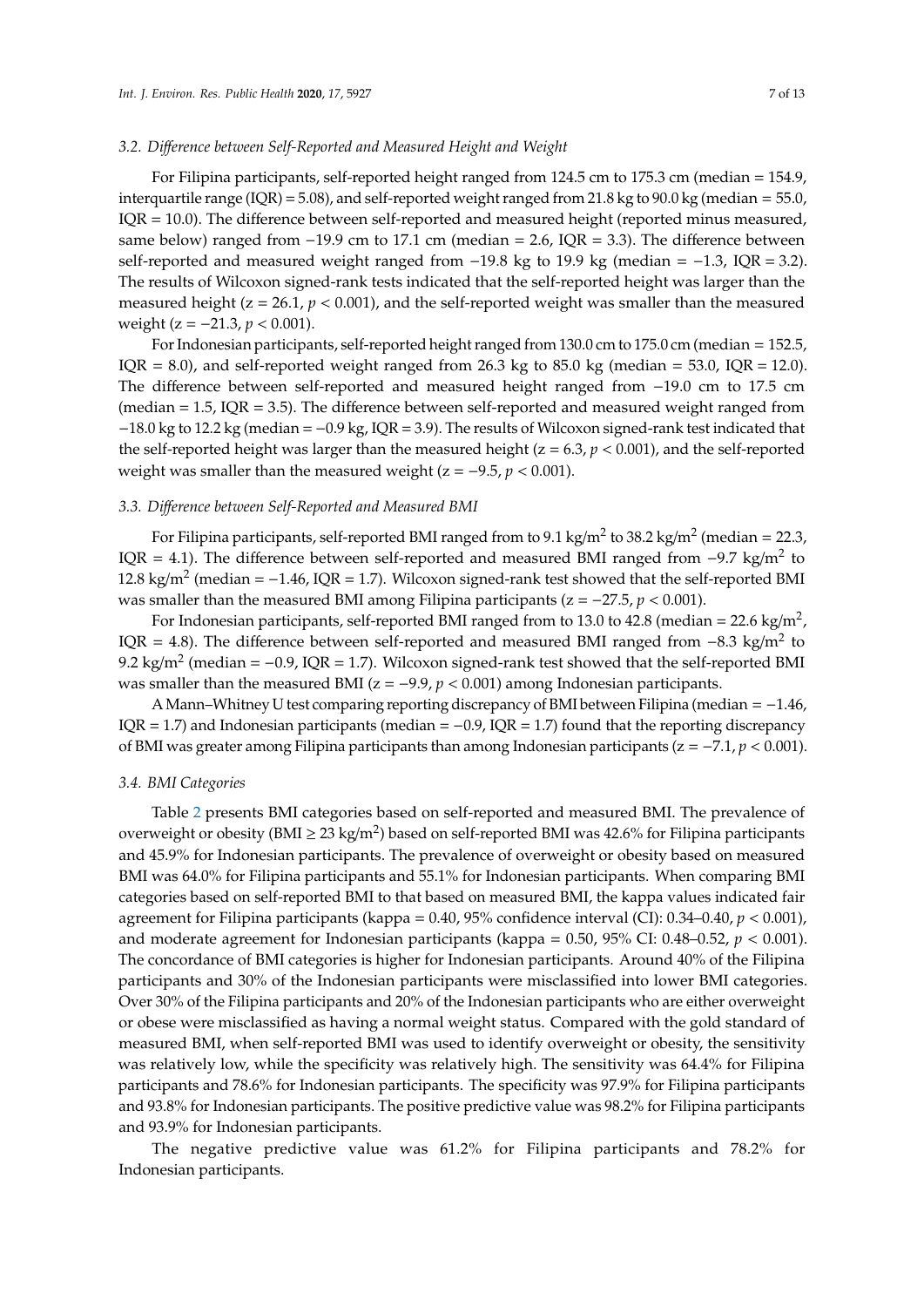| Self-Reported BMI (kg/m <sup>2</sup> )      |                  |        |            |               |                |                  |  |  |  |
|---------------------------------------------|------------------|--------|------------|---------------|----------------|------------------|--|--|--|
| <b>Measured BMI</b><br>(kg/m <sup>2</sup> ) | Underweight      | Normal | Overweight | Obese Stage I | Obese Stage II | Kappa            |  |  |  |
| Filipina<br>$(n = 1388)$                    |                  |        |            |               |                |                  |  |  |  |
| Underweight                                 | 18               | 4      | $\theta$   | $\Omega$      | $\Omega$       | 0.4<br>p < 0.001 |  |  |  |
| Normal                                      | 49               | 400    | 8          |               |                |                  |  |  |  |
| Overweight                                  | 6                | 222    | 94         | 10            | 0              |                  |  |  |  |
| Obese stage I                               |                  | 69     | 149        | 213           | b              |                  |  |  |  |
| Obese stage II                              | $\boldsymbol{0}$ |        | 7          | 31            | 32             |                  |  |  |  |
| Indonesian<br>$(n = 369)$                   |                  |        |            |               |                |                  |  |  |  |
| Underweight                                 | 7                | 6      |            | $\Omega$      | $\Omega$       | 0.5<br>p < 0.001 |  |  |  |
| Normal                                      | 16               | 122    | 4          | C,            |                |                  |  |  |  |
| Overweight                                  | 2                | 31     | 28         |               |                |                  |  |  |  |
| Obese stage I                               | $\mathbf{0}$     | 8      | 32         | 53            | 4              |                  |  |  |  |
| Obese stage II                              | $\mathbf{0}$     |        | $\theta$   | 7             | 22             |                  |  |  |  |

<span id="page-7-0"></span>**Table 2.** BMI categories according to self-reported and measured BMI.

BMI: body mass index.

## 3.5. ROC Curve and Sensitivity and Specificity Analyses were conducted to identify proper conducted to identify p Figures 1 and 2 present the ROC curves and the corresponding AUC for identifying overweight

Figures 1 and 2 present the ROC curves and the corresponding AUC for identifying overweight or obesity. Sensitivity and specificity analyses were conducted to identify proper cutoff points for<br>an optimal cut-off point of 22.0 kg/m2 for 22.0 kg/m2 for BMI based in the best of the best of the best of the overweight or obesity based on self-reported BMI. For Filipina participants, the ROC curve indicated an optimal cut-off point of  $22.0 \text{ kg/m}^2$  for BMI based on self-reported measure, which made the best compromise between sensitivity (81%) and specificity (91%) in identifying overweight or obese participants. For female Indonesian participants, the ROC curve indicated an optimal cut-off point of 22.3 kg/m<sup>2</sup> for BMI based on self-reported measure, which made the best compromise between sensitivity (88%) and specificity (88%) in identifying overweight or obese participants. These new<br>cut-off points for self-reported BMI correctly classified 84.6% of the Filipina participants and 88% cut-off points for self-reported BMI correctly classified 84.6% of the Filipina participants and 88% of the Indonesian participants on their overweight or obesity status, which gave an estimated the Indonesian participants on their overweight or obesity status, which gave an estimated prevalence of overweight or obesity of 54.6% among Filipina participants and 53.5% among female prevalence of overweight or obesity of 54.6% among Filipina participants and 53.5% among female Indonesian participants. Indonesian participants.

<span id="page-7-1"></span>

**Figure 1.** Receiver operator characteristic (ROC) curves and corresponding area under the curve (AUC)<br>among Filipina participants. WPRO, Western Pacific Regional Office. among Filipina participants. WPRO, Western Pacific Regional Office.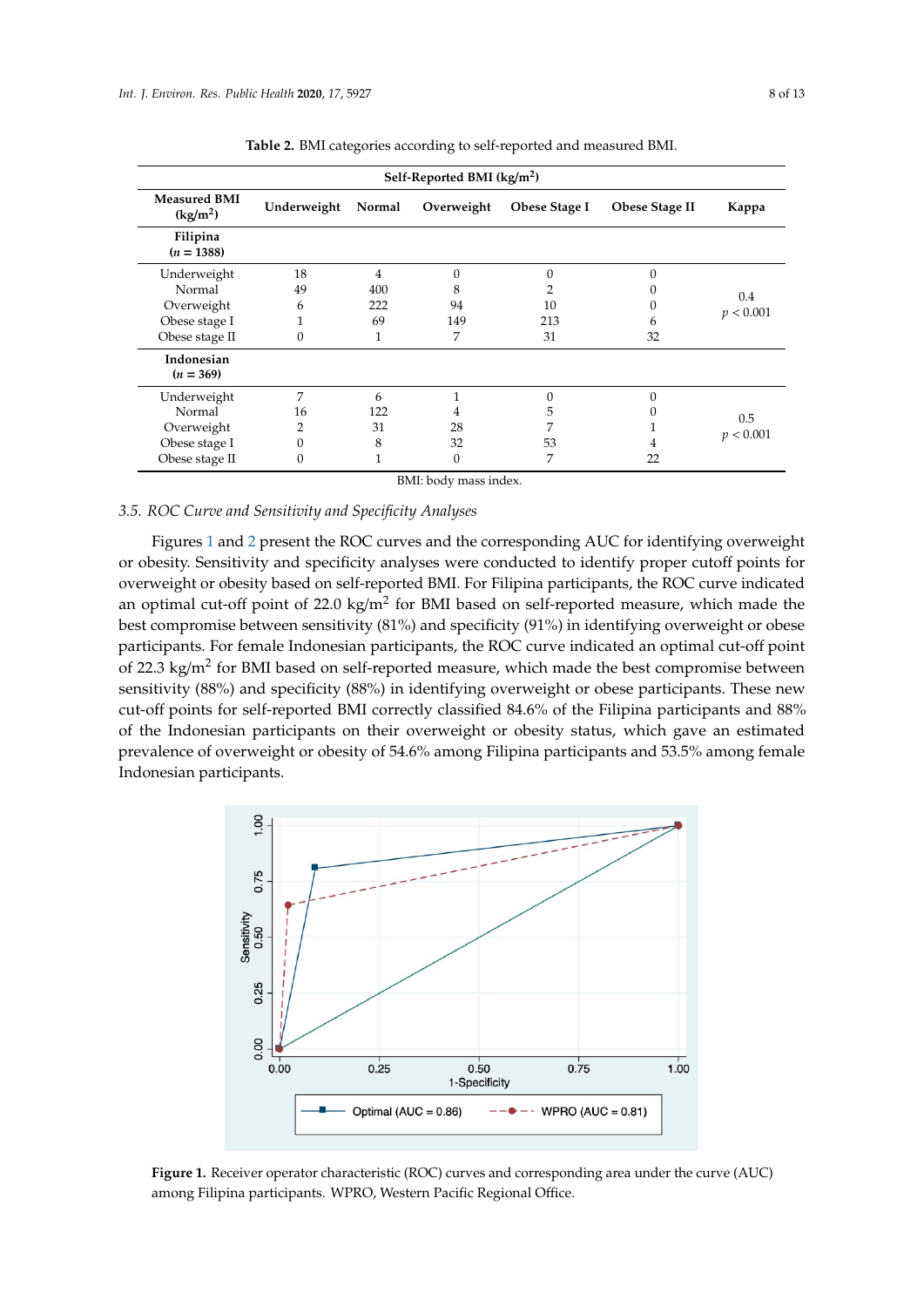<span id="page-8-0"></span>

**Figure 2.** ROC curves and corresponding AUC among female Indonesian participants. **Figure 2.** ROC curves and corresponding AUC among female Indonesian participants.

## **4. Discussion 4. Discussion**

This population representative study assessed the accuracy of self-reported height, weight, and and BMI in two female migrant populations—Filipina and Indonesian domestic workers in Macao (SAR), China. A large proportion of Filipina and Indonesian participants in this study were either overweight or obese. We observed the same pattern of reporting error on height and weight in Filipina and female Indonesian participants. Height was overreported and weight was underreported. The reporting discrepancy of height and weight further results in an underestimation of BMI based on self-reported measures in both Filipina and Indonesian participants. Compared with Indonesian participants, Filipina participants have less accurate self-reported BMI. This is not surprising given that Filipina participants also had a higher prevalence of overweight or obesity than Indonesian participants. Previous studies conducted among East Asian and White non-migrant populations found that overweight or obese people were more likely to underestimate their weight [51] and their BMI [32,52]. The high prevalence of overweight and obesity in Filipina participants may thus contribute to the low accuracy of their self-reported BMI. This population representative study assessed the accuracy of self-reported height, weight,

Although the pattern of reporting discrepancy we observed in this study is similar to that in most of the previous studies [\[31\]](#page-11-6), it is worth noting that the magnitude of reporting discrepancy in this study, particularly among Filipina participants, is larger than that observed in other female East Asian [\[51](#page-12-7)[,53\]](#page-12-9), Southeast Asian [\[54\]](#page-12-10), and White [\[55,](#page-12-11)[56\]](#page-12-12) non-migrant populations. Previous studies on the accuracy of self-reported measures have been conducted primarily among Western populations in high-income countries [\[31\]](#page-11-6), which commonly attributed the reporting discrepancy to social desirability<br>high-income countries [31], which commonly attributed the reporting discrepancy to social desirability associated with ideal body image and thinness for females. However, compared with Whites, Southeast less body dissatisfaction than White females [\[37\]](#page-11-12). Social desirability may not explain the reporting less body dissatisfaction than White females [37]. Social desirability may not explain the reporting discrepancy in this study among Southeast Asian female migrant workers. Given the limited access to health information and the healthcare system commonly experienced by migrant populations [\[20](#page-10-16)[–22\]](#page-10-18), we believe the reporting discrepancy in this study reflects a lack of health awareness and a misperception of actual weight status among Filipina and female Indonesian migrant domestic workers. This highlights the need for overweight and obesity surveillance and intervention programs for these two populations in the future. The misperception of actual weight status among Figure Indonesian and  $\mathcal{F}$ Asians preferred a higher body weight for females [\[37\]](#page-11-12). Southeast Asian females also displayed in the future.

The underestimation of BMI based on self-reported measures leads to misclassification of weight status and misidentification of overweight or obesity in both Filipina and Indonesian participants. This is consistent with the pattern observed in previous literature for East Asian and White non-migrant populations [51,52,57]. Although there was a general concordance between BMI categories from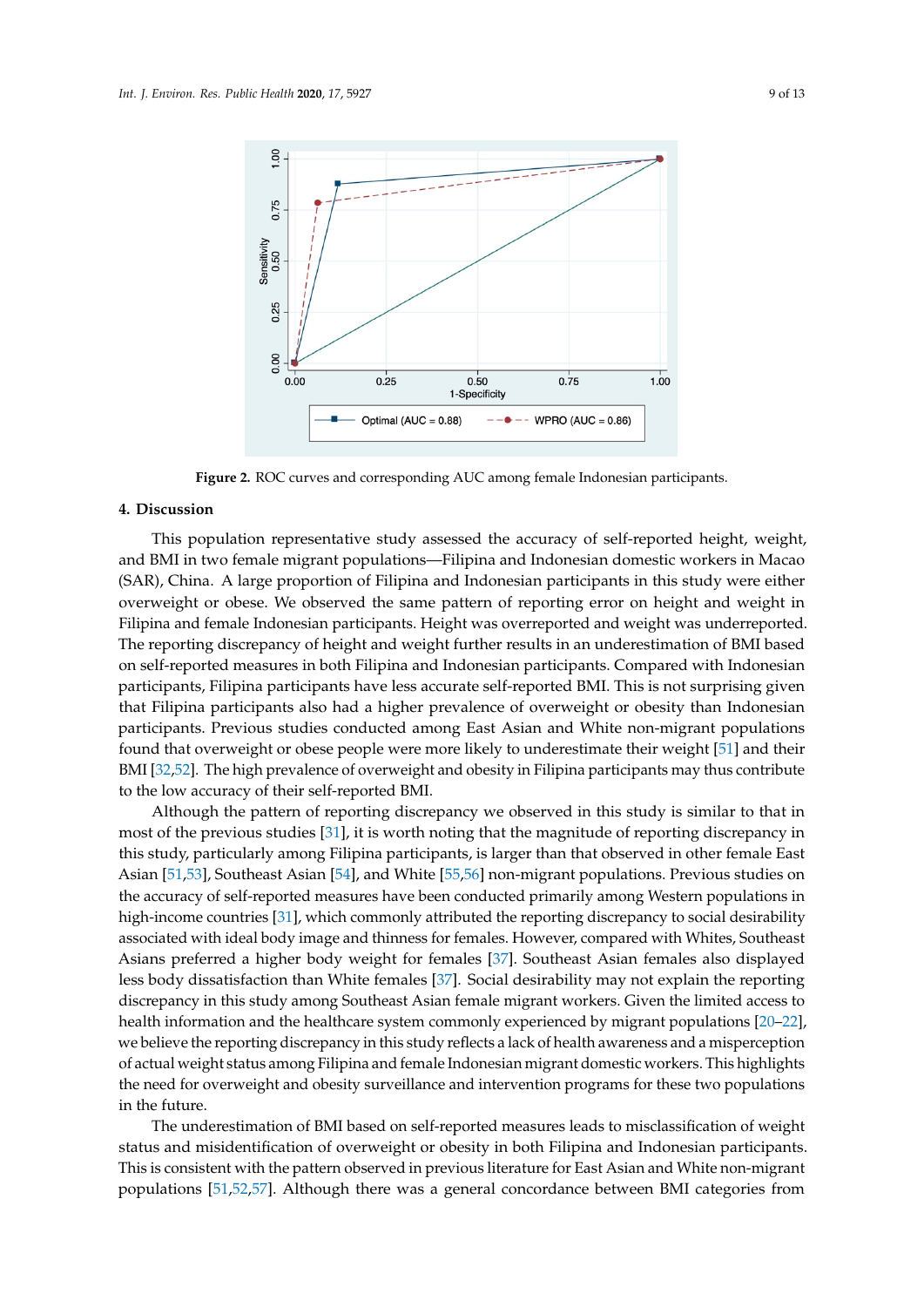self-reported and from measured BMI, we observed a low sensitivity when self-reported BMI was used to identify overweight or obesity. The misclassification is more severe among Filipina participants. Therefore, the use of self-reported measures would lead to a substantial underestimate of overweight or obesity prevalence in these two populations. As overweight and obesity are associated with a large burden of diseases and have substantial impacts on public health, an underestimate of prevalence would mislead policymakers and limit the effectiveness of health resource allocation. Our study contributes to the existing literature by providing new cut-off points for self-reported measures to identify overweight or obesity in Filipina and female Indonesian migrant workers. The new cut-off points are 22.0 kg/m<sup>2</sup> and 22.3 kg/m<sup>2</sup> for Filipina and female Indonesian migrant domestic workers, respectively. With the best compromise between sensitivity and specificity, the new cut-off points can be used in future studies to identify overweight or obesity in these two populations when self-report is the only feasible way to obtain BMI.

This study has several strengths. As an effective method for reaching "hidden" and hard to reach populations, respondent-driven sampling was used to ensure population representativeness of the sample. This study is the first to document the validity of self-reported height and weight in a large population representing over 10% of the target population of vulnerable female migrant workers at the time of the study. Second, the self-reported measures and the objective measures were obtained on the same day, which minimized measurement bias introduced by potential weight change during measurement lags. Despite these strengths, several limitations of the study should be mentioned. First, as the study included only female participants, the results are not generalizable to men. Only Filipina and female Indonesian migrant domestic workers were included in this study, so the results are not generalizable to migrant populations of other ethnicities. Second, we did not have data on pre-migration weight status, so an evaluation of change in weight status and reporting discrepancy after migration is not possible. Third, we did not measure and test the mechanism of reporting discrepancy in this study. We believe that the reporting discrepancy among our study populations resulted from a lack of health awareness and a misperception of actual weight status, but this could not be directly tested in this study. Future studies may measure and test possible explanatory factors for this reporting discrepancy to have a better understanding of the actual mechanism of reporting bias.

#### **5. Conclusions**

BMI surveillance is crucial for obesity control, especially in high risk populations. More than half of the female migrant workers in this study were overweight or obese, which requires more surveillance efforts for BMI and implementation of evidence-based intervention programs. Although BMI derived from self-reported height and weight allows for quick and low cost obesity screening, a considerable underestimation of overweight or obesity prevalence was observed in both populations of this study. This suggests that BMI derived from self-reported height and weight is associated with substantial information bias, especially for populations with a high prevalence of overweight and obesity. When self-reported measures were used, our study provided optimal overweight or obesity cut-off points of 22.0 kg/m<sup>2</sup> and 22.3 kg/m<sup>2</sup> for Filipina and female Indonesian migrant domestic workers in Macao, respectively. With the best compromise between sensitivity and specificity, the new cut-off points can be used in future studies to identify overweight or obesity in these two populations using self-reported height and weight. When self-report is the only feasible way to obtain BMI, other bias correction methods, such as adjusting for other self-reported variables that are predictive for reporting discrepancy [\[58](#page-12-14)[–60\]](#page-12-15), should also be considered and applied to ensure a more accurate prevalence estimate for population at a high risk of overweight or obesity in future studies.

**Author Contributions:** Conceptualization, L.H. and B.J.H.; Data curation, B.J.H.; Formal analysis, L.H.; Funding acquisition, B.J.H.; Investigation, W.C., A.M.N.R., and B.J.H.; Methodology, L.H., W.C., A.M.N.R., and B.J.H.; Project administration, B.J.H.; Resources, B.J.H.; Supervision, B.J.H.; Validation, B.J.H.; Writing—original draft, L.H.; Writing—review & editing, W.C., A.M.N.R., and B.J.H. All authors have read and agreed to the published version of the manuscript.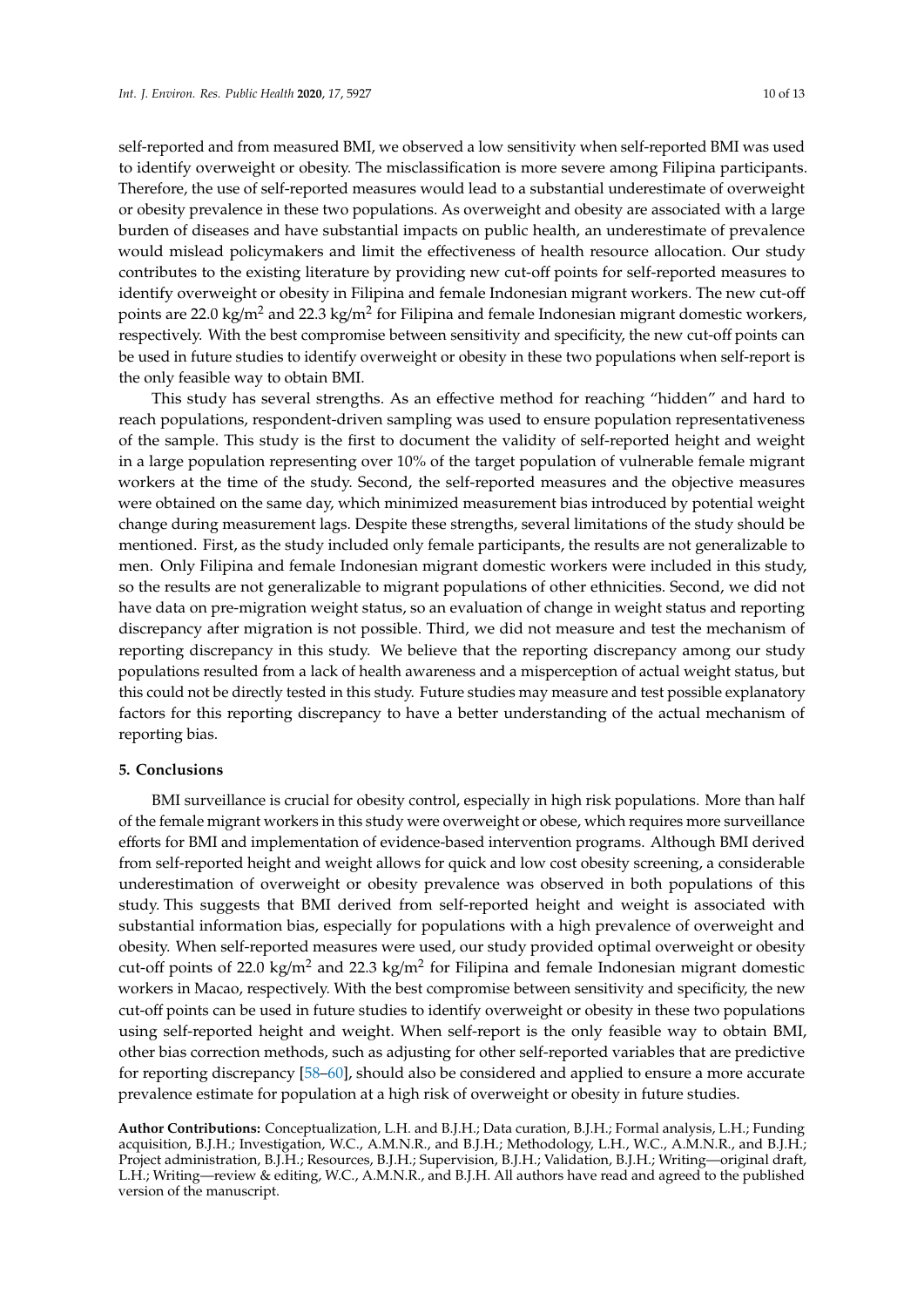**Funding:** This research was funded by University of Macau and The Macao SAR Government, grant number MYRG2015-00111-FSS and the APC was funded by MYRG2019-00120-FSS.

**Conflicts of Interest:** The authors declare no conflict of interest.

#### **References**

- <span id="page-10-0"></span>1. Roth, J.; Qiang, X.; Marbán, S.L.; Redelt, H.; Lowell, B.C. The Obesity Pandemic: Where Have We Been and Where Are We Going? *Obes. Res.* **2004**, *12*, 88S–101S. [\[CrossRef\]](http://dx.doi.org/10.1038/oby.2004.273) [\[PubMed\]](http://www.ncbi.nlm.nih.gov/pubmed/15601956)
- <span id="page-10-1"></span>2. Swinburn, B.A.; Sacks, G.; Hall, K.D.; McPherson, K.; Finegood, D.T.; Moodie, M.L.; Gortmaker, S.L. The global obesity pandemic: Shaped by global drivers and local environments. *Lancet* **2011**, *378*, 804–814. [\[CrossRef\]](http://dx.doi.org/10.1016/S0140-6736(11)60813-1)
- <span id="page-10-2"></span>3. World Health Organization. Obesity and Overweight Fact Sheet. Available online: https://[www.who.int](https://www.who.int/news-room/fact-sheets/detail/obesity-and-overweight)/ news-room/fact-sheets/detail/[obesity-and-overweight](https://www.who.int/news-room/fact-sheets/detail/obesity-and-overweight) (accessed on 13 July 2020).
- <span id="page-10-3"></span>4. Ng, M.; Fleming, T.; Robinson, M.; Thomson, B.; Graetz, N.; Margono, C.; Mullany, E.C.; Biryukov, S.; Abbafati, C.; Abera, S.F.; et al. Global, regional, and national prevalence of overweight and obesity in children and adults during 1980–2013: A systematic analysis for the Global Burden of Disease Study 2013. *Lancet* **2014**, *384*, 766–781. [\[CrossRef\]](http://dx.doi.org/10.1016/S0140-6736(14)60460-8)
- <span id="page-10-4"></span>5. Popkin, B.M.; Adair, L.S.; Ng, S.W. Global nutrition transition and the pandemic of obesity in developing countries. *Nutr. Rev.* **2012**, *70*, 3–21. [\[CrossRef\]](http://dx.doi.org/10.1111/j.1753-4887.2011.00456.x)
- <span id="page-10-5"></span>6. Pi-Sunyer, X. The medical risks of obesity. *Postgrad. Med.* **2009**, *121*, 21–33. [\[CrossRef\]](http://dx.doi.org/10.3810/pgm.2009.11.2074)
- 7. Lavie, C.J.; Milani, R.V.; Ventura, H.O. Obesity and Cardiovascular Disease. *J. Am. Coll. Cardiol.* **2009**, *53*, 1925–1932. [\[CrossRef\]](http://dx.doi.org/10.1016/j.jacc.2008.12.068)
- <span id="page-10-6"></span>8. Dixon, J. The effect of obesity on health outcomes. *Mol. Cell. Endocrinol.* **2010**, *316*, 104–108. [\[CrossRef\]](http://dx.doi.org/10.1016/j.mce.2009.07.008)
- <span id="page-10-7"></span>9. The GBD 2015 Obesity Collaborators. Health Effects of Overweight and Obesity in 195 Countries over 25 Years. *N. Engl. J. Med.* **2017**, *377*, 13–27. [\[CrossRef\]](http://dx.doi.org/10.1056/NEJMoa1614362)
- <span id="page-10-8"></span>10. Fernandez, R.S.; Miranda, C.; Everett, B. Prevalence of obesity among migrant Asian Indians: A systematic review and meta-analysis. *Int. J. Evid. Based Healthc.* **2011**, *9*, 420–428. [\[CrossRef\]](http://dx.doi.org/10.1111/j.1744-1609.2011.00243.x)
- 11. Delavari, M.; Sønderlund, A.L.; Swinburn, B.; Mellor, D.; Renzaho, A. Acculturation and obesity among migrant populations in high income countries—A systematic review. *BMC Public Health* **2013**, *13*, 458. [\[CrossRef\]](http://dx.doi.org/10.1186/1471-2458-13-458)
- 12. Murphy, M.; Robertson, W.; Oyebode, O. Obesity in International Migrant Populations. *Curr. Obes. Rep.* **2017**, *6*, 314–323. [\[CrossRef\]](http://dx.doi.org/10.1007/s13679-017-0274-7) [\[PubMed\]](http://www.ncbi.nlm.nih.gov/pubmed/28755178)
- <span id="page-10-9"></span>13. Mishra, S.R.; Ghimire, S.; Joshi, C.; Gyawali, B.; Shrestha, A.; Neupane, D.; Sharma, S.R.; Pokharel, Y.; Virani, S.S. Cardio-metabolic disease risk factors among South Asian labour migrants to the Middle East: A scoping review and policy analysis. *Glob. Health* **2019**, *15*, 33. [\[CrossRef\]](http://dx.doi.org/10.1186/s12992-019-0468-8)
- <span id="page-10-10"></span>14. Patel, J.; Vyas, A.; Cruickshank, J.; Prabhakaran, D.; Hughes, E.; Reddy, K.S.; Mackness, M.; Bhatnagar, D.; Durrington, P. Impact of migration on coronary heart disease risk factors: Comparison of Gujaratis in Britain and their contemporaries in villages of origin in India. *Atherosclerosis* **2006**, *185*, 297–306. [\[CrossRef\]](http://dx.doi.org/10.1016/j.atherosclerosis.2005.06.005) [\[PubMed\]](http://www.ncbi.nlm.nih.gov/pubmed/16005463)
- <span id="page-10-11"></span>15. Fernando, E.; Razak, F.; Lear, S.A.; Anand, S.S. Cardiovascular Disease in South Asian Migrants. *Can. J. Cardiol.* **2015**, *31*, 1139–1150. [\[CrossRef\]](http://dx.doi.org/10.1016/j.cjca.2015.06.008) [\[PubMed\]](http://www.ncbi.nlm.nih.gov/pubmed/26321436)
- <span id="page-10-12"></span>16. Martin, P.; Abella, M.; Kuptsch, C. *Managing Labor Migration in the Twenty-First Century*; Yale University Press: New Haven, CT, USA, 2006.
- <span id="page-10-13"></span>17. International Labour Organization (ILO). International Migration in ASEAN at a Glance. Available online: https://www.ilo.org/asia/publications/[WCMS\\_412975](https://www.ilo.org/asia/publications/WCMS_412975/lang--en/index.htm)/lang--en/index.htm (accessed on 13 July 2020).
- <span id="page-10-14"></span>18. Rogers, N.T.; Power, C.; Pinto Pereira, S.M. Birthweight, lifetime obesity and physical functioning in mid-adulthood: A nationwide birth cohort study. *Int. J. Epidemiol.* **2019**, *73*. [\[CrossRef\]](http://dx.doi.org/10.1136/jech-2019-SSMabstracts.200)
- <span id="page-10-15"></span>19. Dhingra, R.; Vasan, R.S. Age As a Risk Factor. *Med. Clin. N. Am.* **2012**, *96*, 87–91. [\[CrossRef\]](http://dx.doi.org/10.1016/j.mcna.2011.11.003)
- <span id="page-10-16"></span>20. Preibisch, K.; Hennebry, J. Temporary migration, chronic effects: The health of international migrant workers in Canada. *Can. Med Assoc. J.* **2011**, *183*, 1033–1038. [\[CrossRef\]](http://dx.doi.org/10.1503/cmaj.090736)
- <span id="page-10-17"></span>21. Lecerof, S.S.; Westerling, R.; Moghaddassi, M.; Östergren, P.-O. Health information for migrants: The role of educational level in prevention of overweight. *Scand. J. Public Health* **2011**, *39*, 172–178. [\[CrossRef\]](http://dx.doi.org/10.1177/1403494810395824)
- <span id="page-10-18"></span>22. Dijkshoorn, H.; Nierkens, V.; Nicolaou, M. Risk groups for overweight and obesity among Turkish and Moroccan migrants in The Netherlands. *Public Health* **2008**, *122*, 625–630. [\[CrossRef\]](http://dx.doi.org/10.1016/j.puhe.2007.08.016)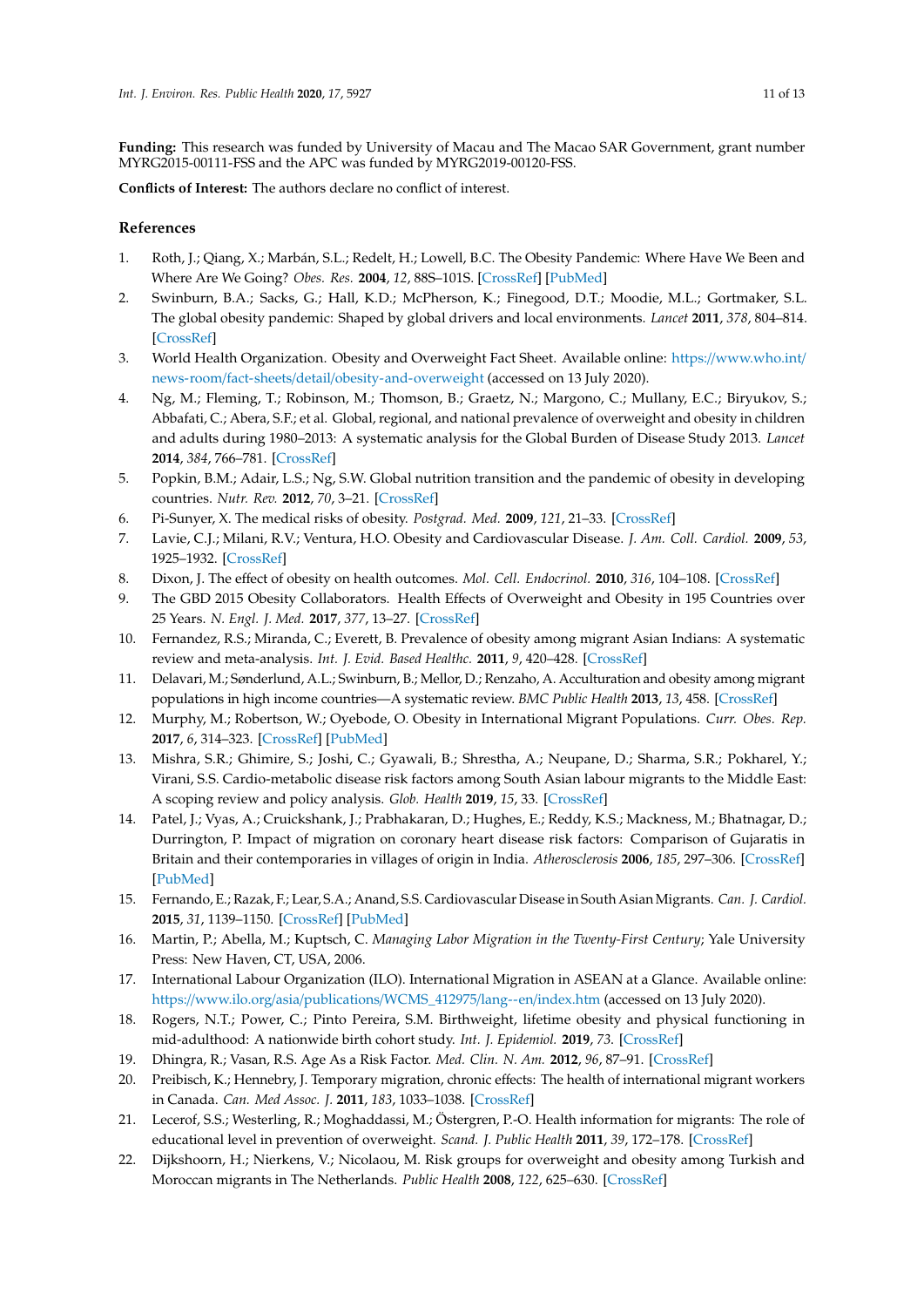- <span id="page-11-0"></span>23. WHO Consultation on Obesity. *Obesity: Preventing and Managing the Global Epidemic*; Report of a WHO Consultation on Obesity, Geneva, 3–5 June 1997; World Health Organization: Geneva, Switzerland, 1998.
- <span id="page-11-1"></span>24. Wang, J.; Thornton, J.C.; Russell, M.; Burastero, S.; Heymsfield, S.; Pierson, R.N. Asians have lower body mass index (BMI) but higher percent body fat than do whites: Comparisons of anthropometric measurements. *Am. J. Clin. Nutr.* **1994**, *60*, 23–28. [\[CrossRef\]](http://dx.doi.org/10.1093/ajcn/60.1.23)
- <span id="page-11-2"></span>25. World Health Organization. *The Asia-Pacific Perspective: Redefining Obesity and Its Treatment*; Health Communications Australia: Sydney, Australia, 2000.
- <span id="page-11-3"></span>26. Wen, C.P.; Cheng, T.Y.D.; Tsai, S.P.; Chan, H.T.; Hsu, H.L.; Hsu, C.C.; Eriksen, M.P. Are Asians at greater mortality risks for being overweight than Caucasians? Redefining obesity for Asians. *Public Health Nutr.* **2008**, *12*, 497–506. [\[CrossRef\]](http://dx.doi.org/10.1017/S1368980008002802) [\[PubMed\]](http://www.ncbi.nlm.nih.gov/pubmed/18547457)
- <span id="page-11-4"></span>27. Van den Brandt, P.A.; Dirx, M.J.; Ronckers, C.M.; Hoogen, P.V.D.; Goldbohm, R.A. Height, weight, weight change, and postmenopausal breast cancer risk: The Netherlands Cohort Study. *Cancer Causes Control* **1997**, *8*, 39–47. [\[CrossRef\]](http://dx.doi.org/10.1023/A:1018479020716)
- 28. Sleigh, A.; Seubsman, S.-A.; Bain, C. Cohort Profile: The Thai Cohort of 87 134 Open University students. *Int. J. Epidemiol.* **2007**, *37*, 266–272. [\[CrossRef\]](http://dx.doi.org/10.1093/ije/dym161)
- 29. Sandler, D.P.; Hodgson, M.E.; Deming-Halverson, S.L.; Juras, P.S.; D'Aloisio, A.A.; Suarez, L.M.; Kleeberger, C.A.; Shore, D.L.; DeRoo, L.A.; Taylor, J.A.; et al. The Sister Study Cohort: Baseline Methods and Participant Characteristics. *Environ. Health Perspect.* **2017**, *125*, 127003. [\[CrossRef\]](http://dx.doi.org/10.1289/EHP1923) [\[PubMed\]](http://www.ncbi.nlm.nih.gov/pubmed/29373861)
- <span id="page-11-5"></span>30. Carrillo-Larco, R.M.; Ruiz-Alejos, A.; Bernabe-Ortiz, A.; Gilman, R.H.; Smeeth, L.; Miranda, J.J. Cohort Profile: The PERU MIGRANT Study-A prospective cohort study of rural dwellers, urban dwellers and rural-to-urban migrants in Peru. *Int. J. Epidemiol.* **2017**, *46*, 1752. [\[CrossRef\]](http://dx.doi.org/10.1093/ije/dyx116) [\[PubMed\]](http://www.ncbi.nlm.nih.gov/pubmed/29040556)
- <span id="page-11-6"></span>31. Gorber, S.C.; Tremblay, M.; Moher, D.; Gorber, S.C. A comparison of direct vs. self-report measures for assessing height, weight and body mass index: A systematic review. *Obes. Rev.* **2007**, *8*, 307–326. [\[CrossRef\]](http://dx.doi.org/10.1111/j.1467-789X.2007.00347.x)
- <span id="page-11-7"></span>32. Stommel, M.; Schoenborn, C.A. Accuracy and usefulness of BMI measures based on self-reported weight and height: Findings from the NHANES & NHIS 2001–2006. *BMC Public Health* **2009**, *9*, 421. [\[CrossRef\]](http://dx.doi.org/10.1186/1471-2458-9-421)
- <span id="page-11-8"></span>33. Chiolero, A.; Peytremann-Bridevaux, I.; Paccaud, F. Associations between obesity and health conditions may be overestimated if self-reported body mass index is used. *Obes. Rev.* **2007**, *8*, 373–374. [\[CrossRef\]](http://dx.doi.org/10.1111/j.1467-789X.2007.00375.x)
- <span id="page-11-9"></span>34. Keith, S.W.; Fontaine, K.R.; Pajewski, N.M.; Mehta, T.; Allison, D.B. Use of self-reported height and weight biases the body mass index–mortality association. *Int. J. Obes.* **2010**, *35*, 401–408. [\[CrossRef\]](http://dx.doi.org/10.1038/ijo.2010.148)
- <span id="page-11-10"></span>35. Larson, M.R. Social desirability and self-reported weight and height. *Int. J. Obes.* **2000**, *24*, 663–665. [\[CrossRef\]](http://dx.doi.org/10.1038/sj.ijo.0801233)
- <span id="page-11-11"></span>36. Gattario, K.H.; Frisén, A. Body dissatisfaction across cultures: Findings and research problems. *Eur. Eat. Disord. Rev.* **2010**, *18*, 133–146. [\[CrossRef\]](http://dx.doi.org/10.1002/erv.965)
- <span id="page-11-12"></span>37. Swami, V.; Frederick, D.A.; Aavik, T.; Alcalay, L.; Allik, J.; Anderson, D.; Andrianto, S.; Arora, A.; Brännström, Å.; Cunningham, J.; et al. The Attractive Female Body Weight and Female Body Dissatisfaction in 26 Countries Across 10 World Regions: Results of the International Body Project I. *Pers. Soc. Psychol. Bull.* **2010**, *36*, 309–325. [\[CrossRef\]](http://dx.doi.org/10.1177/0146167209359702)
- <span id="page-11-13"></span>38. Duncan, D.T.; Wolin, K.; Scharoun-Lee, M.; Ding, E.L.; Warner, E.T.; Bennett, G.G. Does perception equal reality? Weight misperception in relation to weight-related attitudes and behaviors among overweight and obese US adults. *Int. J. Behav. Nutr. Phys. Act.* **2011**, *8*, 20. [\[CrossRef\]](http://dx.doi.org/10.1186/1479-5868-8-20)
- <span id="page-11-14"></span>39. Bhanji, S.; Khuwaja, A.K.; Siddiqui, F.; Azam, S.I.; Kazmi, K.A. Underestimation of weight and its associated factors among overweight and obese adults in Pakistan: A cross sectional study. *BMC Public Health* **2011**, *11*, 363. [\[CrossRef\]](http://dx.doi.org/10.1186/1471-2458-11-363) [\[PubMed\]](http://www.ncbi.nlm.nih.gov/pubmed/21605350)
- <span id="page-11-15"></span>40. Tsai, T.-I.; Lee, S.-Y.D. Health literacy as the missing link in the provision of immigrant health care: A qualitative study of Southeast Asian immigrant women in Taiwan. *Int. J. Nurs. Stud.* **2016**, *54*, 65–74. [\[CrossRef\]](http://dx.doi.org/10.1016/j.ijnurstu.2015.03.021) [\[PubMed\]](http://www.ncbi.nlm.nih.gov/pubmed/25865515)
- <span id="page-11-16"></span>41. Peng, Y.; Chang, W.; Zhou, H.; Hu, H.; Liang, W. Factors associated with health-seeking behavior among migrant workers in Beijing, China. *BMC Health Serv. Res.* **2010**, *10*, 69. [\[CrossRef\]](http://dx.doi.org/10.1186/1472-6963-10-69)
- <span id="page-11-17"></span>42. De Mola, C.L.; Pillay, T.D.; Diez-Canseco, F.; Gilman, R.H.; Smeeth, L.; Miranda, J.J. Body Mass Index and Self-Perception of Overweight and Obesity in Rural, Urban and Rural-to-Urban Migrants: PERU MIGRANT Study. *PLoS ONE* **2012**, *7*, e50252. [\[CrossRef\]](http://dx.doi.org/10.1371/journal.pone.0050252)
- <span id="page-11-18"></span>43. Hall, B.J.; Garabiles, M.R.; Latkin, C.A. Work life, relationship, and policy determinants of health and well-being among Filipino domestic Workers in China: A qualitative study. *BMC Public Health* **2019**, *19*, 229. [\[CrossRef\]](http://dx.doi.org/10.1186/s12889-019-6552-4) [\[PubMed\]](http://www.ncbi.nlm.nih.gov/pubmed/30797233)